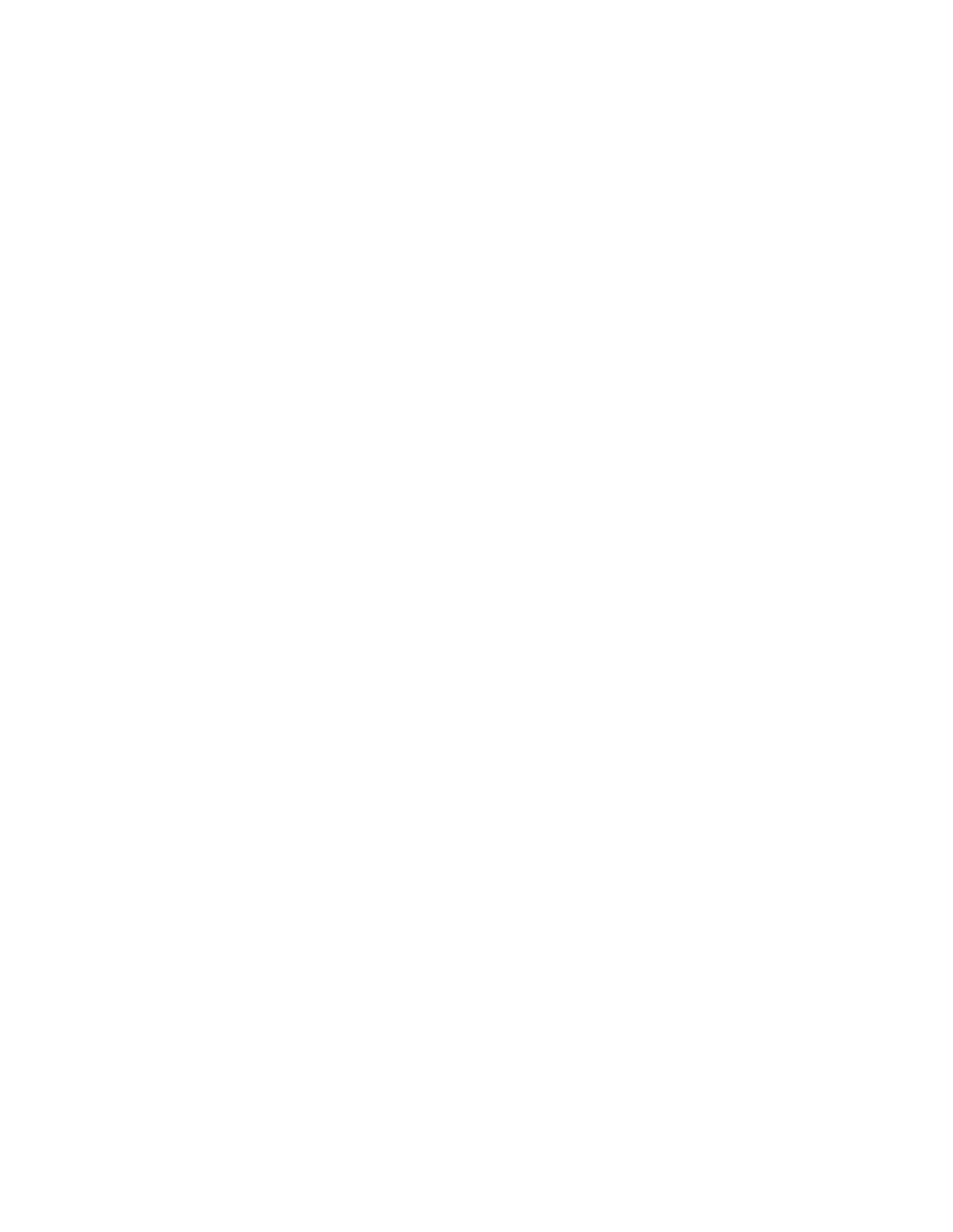$\equiv$ 

# Genuine accessories from **Stryker**

Help ensure the safety of your staff and customers. Only Physio-Control accessories and disposables have been thoroughly tested with LIFEPAK products. Stay with the name you trust and the company that stands behind it. To order, contact your Stryker representative.

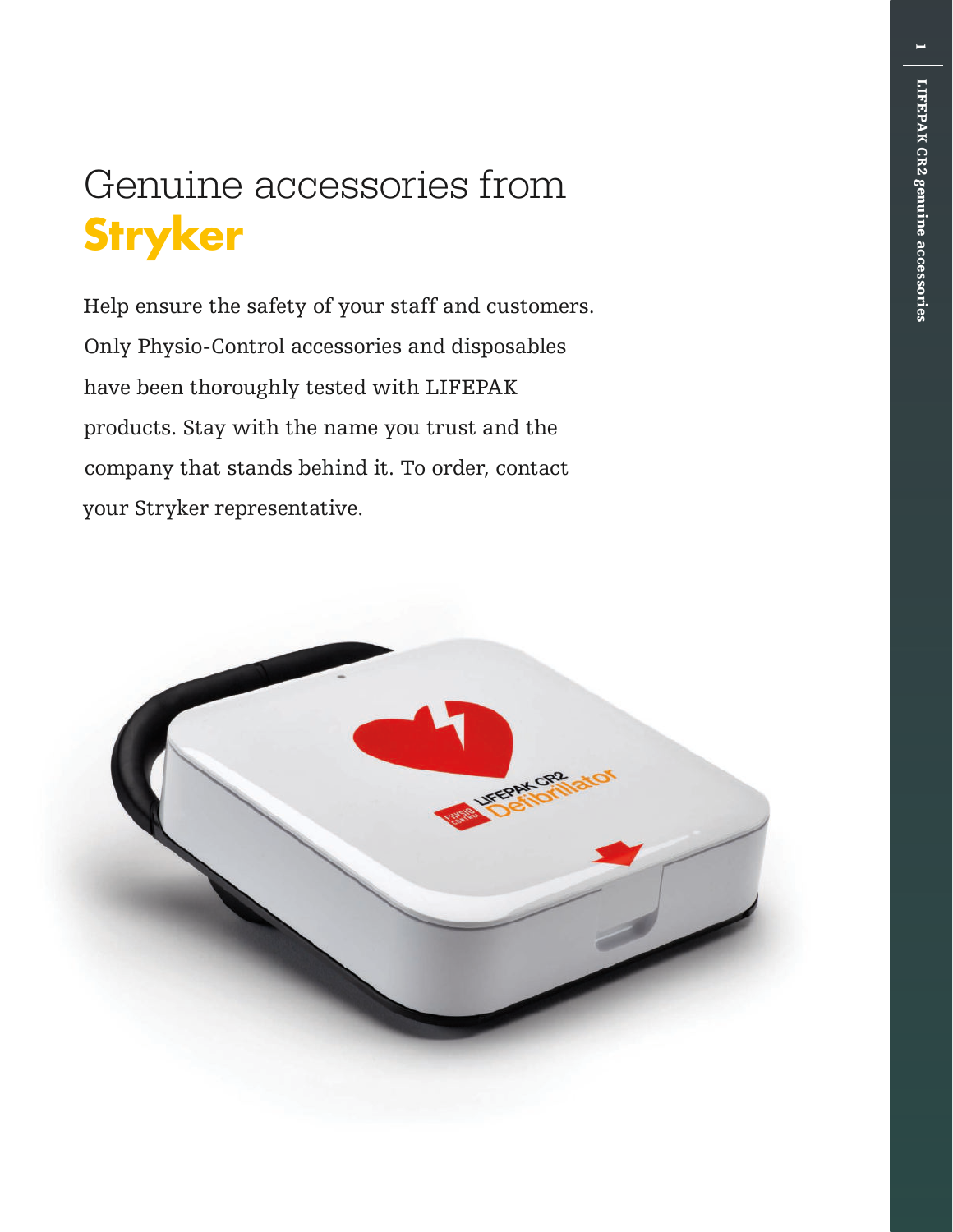#### **LIFEPAK CR2** defibrillator

### Battery, electrodes and operating instructions



LIFEPAK CR2 AED Lithium Battery Includes 1 battery and replacement instructions. 11141-000165



QUIK-STEP™ pacing/ECG/defibrillation electrodes—4 year Includes electrode cover, 1 set of adult/ pediatric electrodes and replacement instructions. 11101-000021

#### Literature

LIFEPAK CR2 AED Operating Instructions 26500-003800

### Miscellaneous accessories



Carrying Case 11260-000047



Replacement Lid 11512-000001





Replacement USB Cover 21300-008152



#### Ambu® Res-Cue Mask® First Responder Kit

Includes 2 sets of disposable vinyl gloves, 1 reusable mouth barrier mask with valve and filter, 1 disposable razor, 1 disposable anti-microbial wipe, and  $1$  pair of trauma scissors. 11998-000321 (Full Kit, Including Case) 11998-000320 (Content Replacement)



Replacement Handle 11512-000002



#### Physio-Control Emergency Response Kit

Includes 1 medium and 1 large set of nitrile gloves, 1 disposable twinblade razor, 1 pair of trauma scissors, 1 CPR barrier mask (TSP), and a Physio-Control custom AED pouch. 11996-000454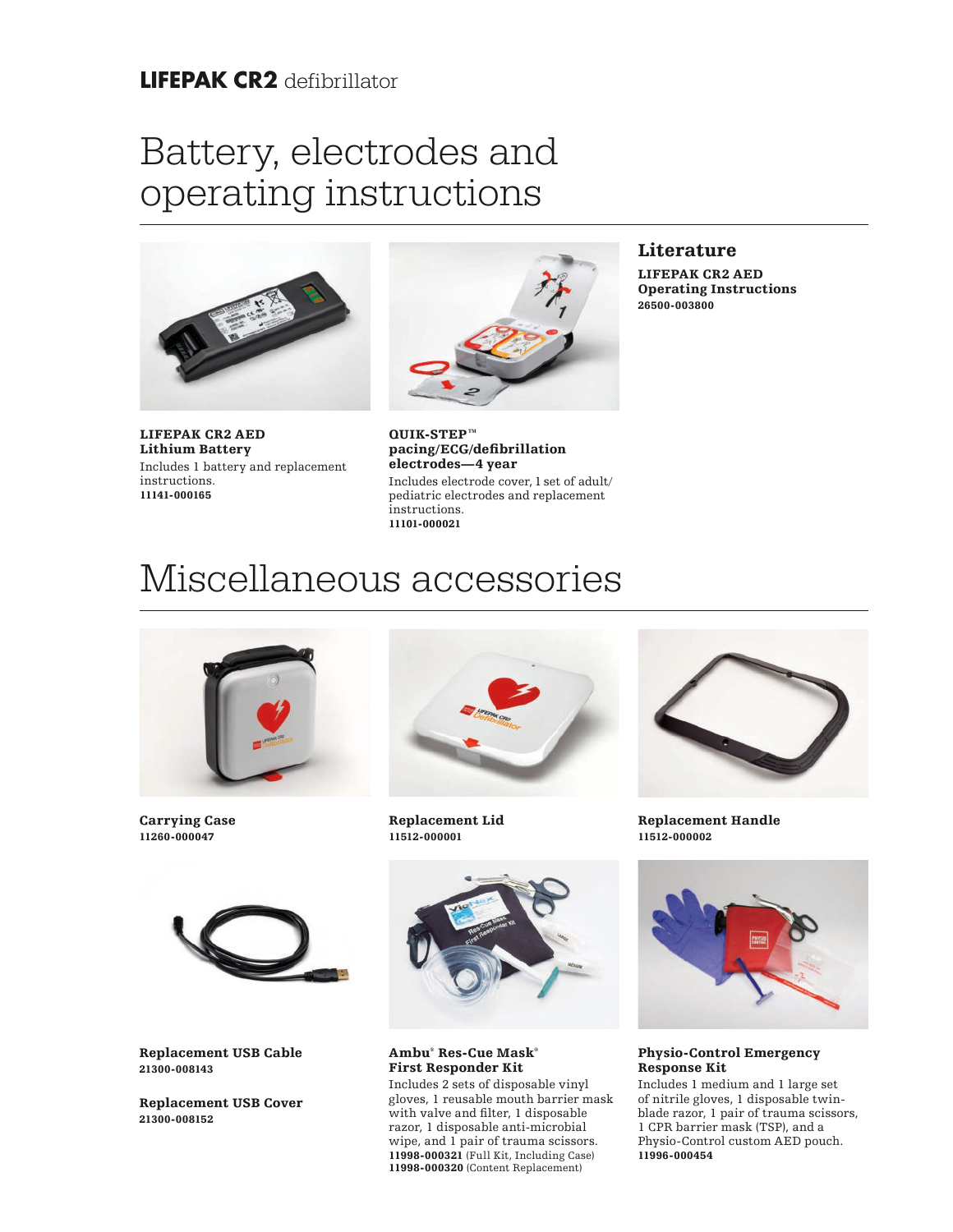### Cabinets and mounting options



Rotaid Plus Wall Cabinet with Alarm For indoor use. 11996-000441 (White) 11996-000443 (Red)



Rotaid Solid Plus Wall Cabinet with Alarm For indoor or outdoor use. 11996-000445 (White) 11996-000447 (Red)



Rotaid Solid Plus Heat Wall Cabinet with Heat and Alarm

For outdoor use. 11996-000449 (White) 11996-000451 (Red)



LIFEPAK CR2 AED Surface Mount Cabinet with Alarm 11220-000093



AED Wall Mounting Bracket 11210-000046 (white) 11210-000047 (green)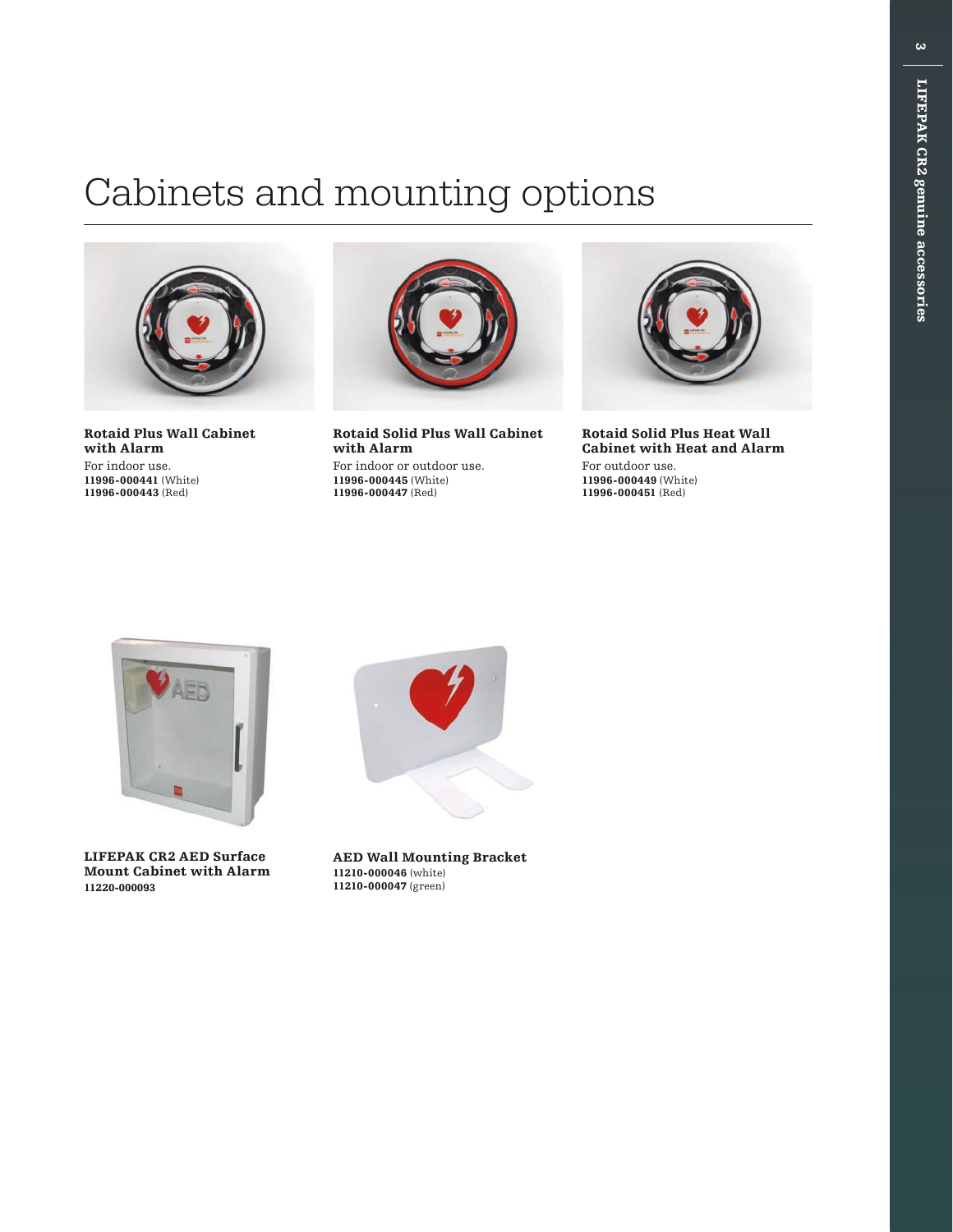## Wall signs



Tent AED Location Sign 11998-000332 (w/logo, 7 in x 8 in)



Flat AED Location Sign 11998-000330 (w/logo, 8 in x 10 in)



T-mount AED Location Sign 11998-000331 (w/logo, 8 in x 10 in) 11998-000333 (w/o logo, 8 in x 10 in)



Tent ILCOR Location Sign 11998-000329 (w/logo, 7 in x 8 in)



Flat ILCOR Location Sign 11998-000327 (w/logo, 8 in x 10 in)



T-mount ILCOR Location Sign 11998-000328 (w/logo, 8 in x 10 in

### Training tools



Training Electrode Set Includes 5 sets of pads. 11250-000140



Replacement Training Electrode Tray Includes 1 set of pads and tray cover. 11250-000145



Replacement Electrode Tray Cover 11250-000139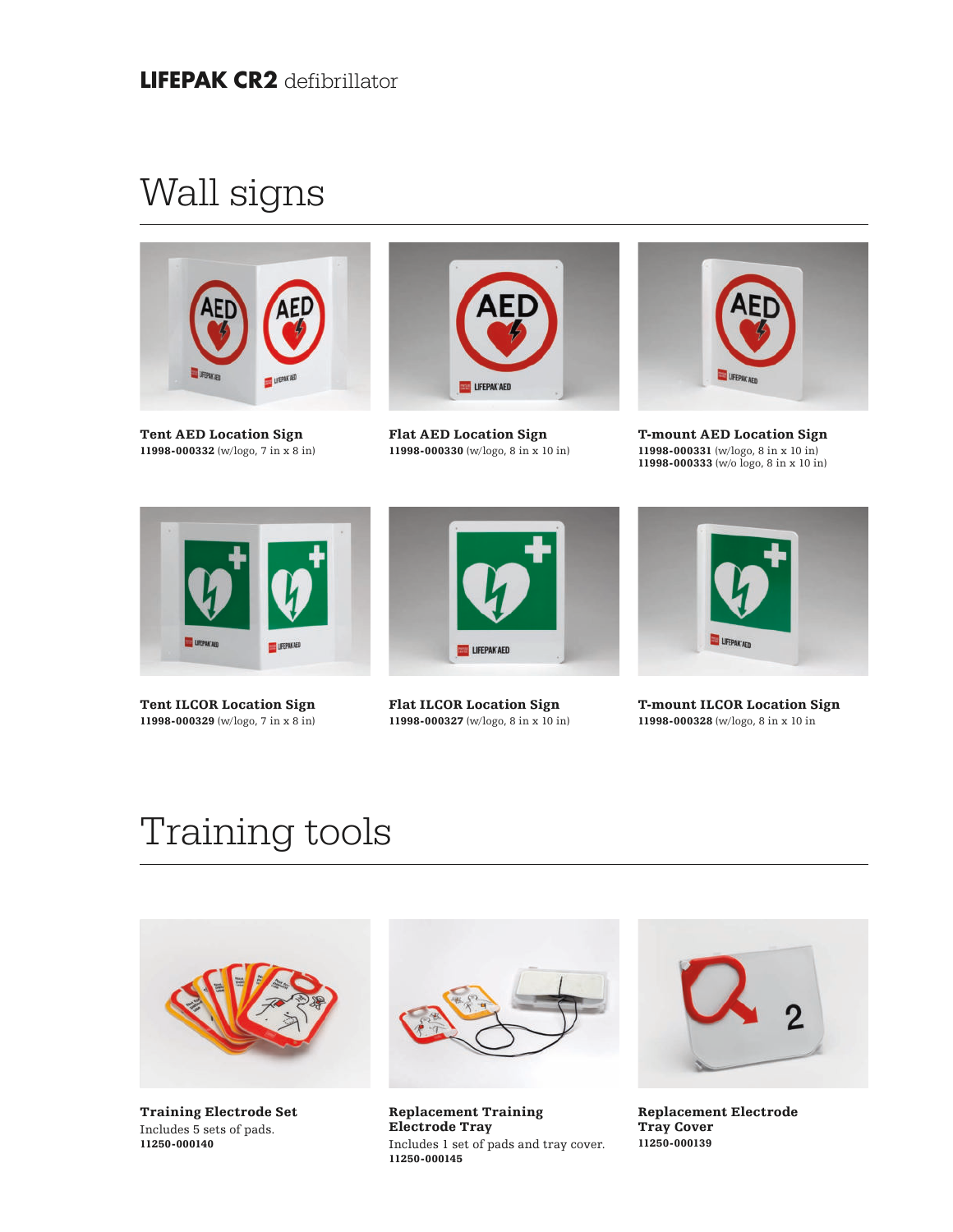### Training tools



LIFEPAK CR2 Trainer Provides realistic training in the use of the LIFEPAK CR2 Defibrillator. 11250-000162

LIFEPAK CR2 Trainer Operating Instructions 26500-003753



LIFEPAK CR2 Demo (with Bluetooth® Technology) Provides demonstration of product features. 11250-000147

LIFEPAK CR2 Demo Operating Instructions 26500-003756



Trainer/Demo Bag This zippered tote includes a rubberized carry handle, and internal and external pockets 11260-000048



Replacement Trainer/Demo Battery Compartment Covers 21250-000003 (Set of 3)

Replacement D Cell Batteries 11141-000166 (Set of 4)



Trainer/Demo Handle 11512-000002



Replacement Trainer/ Demo Lid 21250-000004



Replacement Bluetooth Adapter for Demo Device 11250-000141